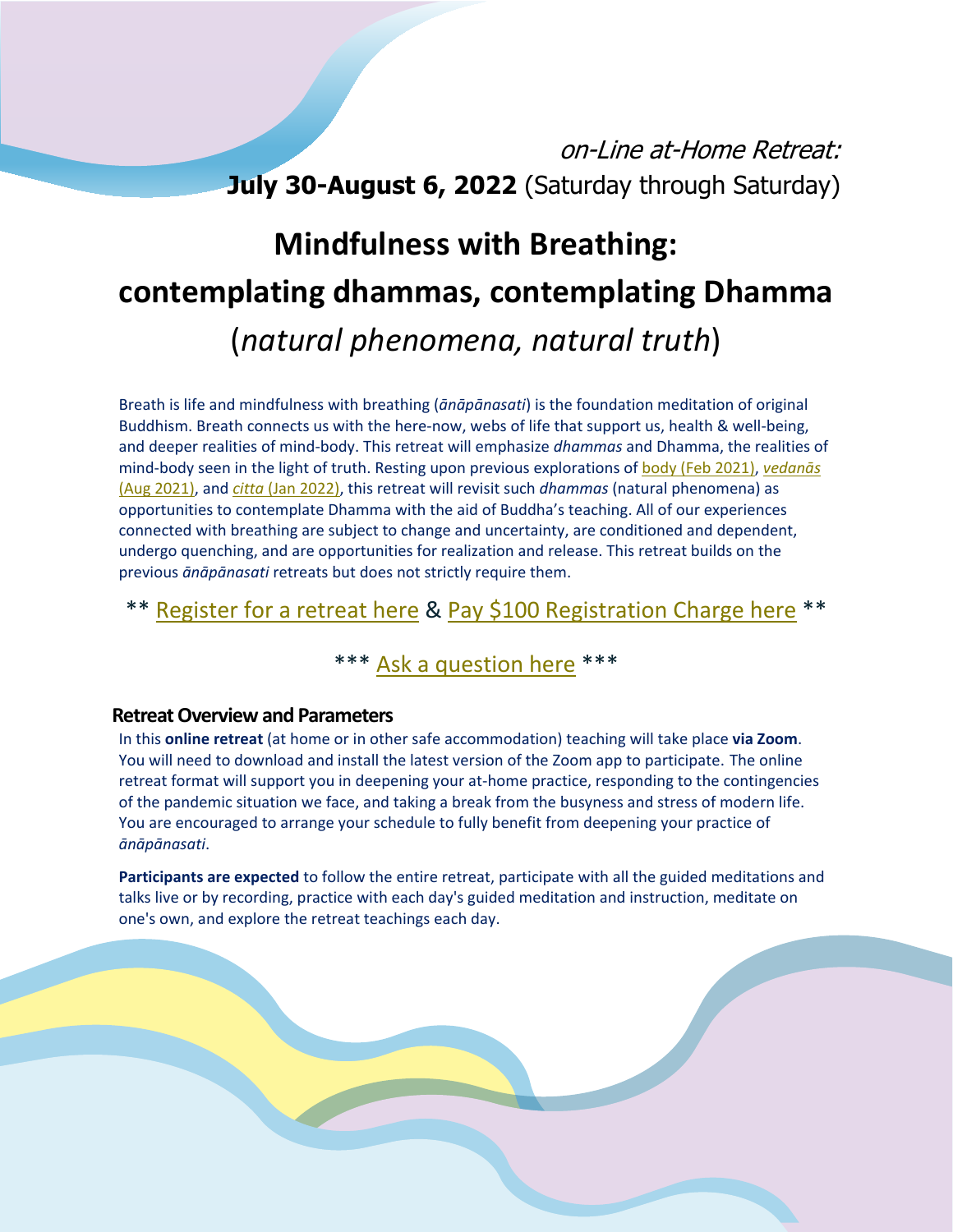**Schedule**: We'll start with a **Guided Meditation** at **7:30 am on Saturday July 30th** (all times Central) and will keep the following schedule of Online Zoom Sessions through **Saturday August 6th evening**:

- **7:30 am** Guided Meditation: brief introduction & 45 minute practice **10:30 am** Meditation teaching focused on the "Fourth Tetrad" of Ānāpānasati with responses to practice questions
- **7:00 pm** Dhamma Talk and Q/R

**Note**: These times were chosen to allow all 4 US time zones to participate. The 10:30 am session time was chosen to allow folks to listen to the recording if they aren't able to do so live.

**Sit at least 2 more times daily, more if possible,** at whatever times work best for you, to make the most of the instruction and retreat opportunity. Add walking meditation, yoga, or qigong as able.

You may wish to include light reading concerning *ānāpānasati*, such as Buddhadasās Bhikkhu's *[Mindfulness with Breathing](https://wisdomexperience.org/content-author/ajahn-buddhadasa-bhikkhu/)* or Thich Nhat Hanh's **[Breathe, You Are Alive](https://www.parallax.org/product/breathe-you-are-alive-the-sutra-on-the-full-awareness-of-breathing/)**. Limit reading periods to 15 minutes each and leave adequate time for patient reflection and journaling on any readings.

If possible, take **Meals** alone or with practice friends, and keep them simple.

**Noble Silence**: within the realities of your living situation, limit unnecessary speech as much as possible, especially trivial and frivolous speech, as well as worry-perpetuating, complaining, and blaming speech. If possible, stay off the internet and don't check email. Make realistic choices that you can relax with. If you must use devices, create realistic guidelines for yourself to wisely limit net browsing and email activity. This is for the sake of practicing restraint and supporting meditative calm and clarity.

**Personal responsibility**: The retreat is your own responsibility, with the support of the online sessions. Do whatever you need to do each day, according to your circumstances, while keeping a focus on the Dhamma of breathing mindfully and investigating the reality of mind-body-life. You may need to make a few modifications in what I have outlined here, according to your circumstances. Please stay within the spirit of retreat.

An important aspect of **Home Retreat**, such as this one, is developing a practice that fits with your own home and life realities. That requires some flexibility. However, during Covid-19 many people have discovered that having to stay at home isn't enough to meditate regularly. They are finding that personal discipline and structure are important. This retreat offers some structure with which you can learn and strengthen your own resilience.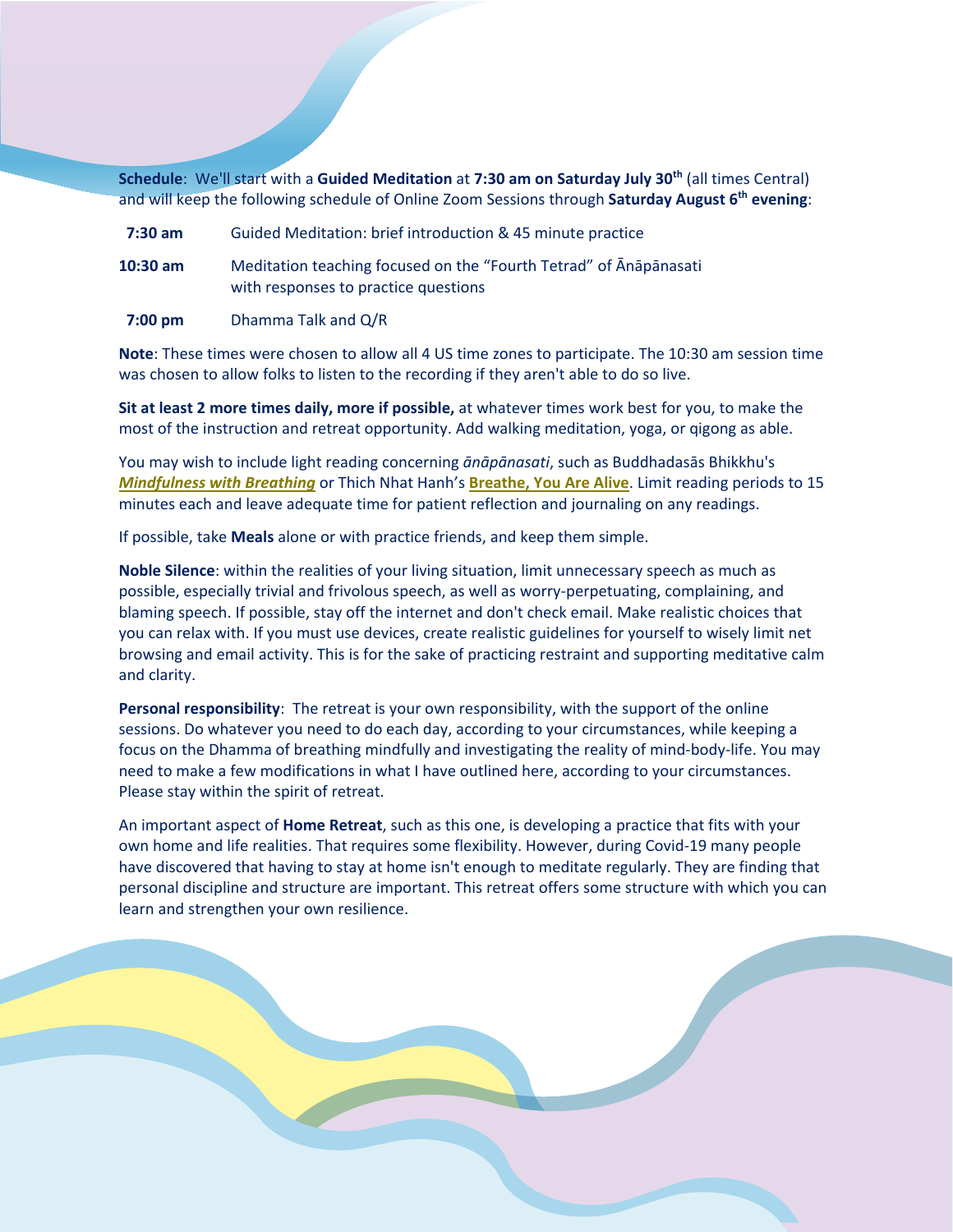**All the sessions will be recorded**: Links for accessing the recordings will be posted in the retreat's Home Page (a Google Doc). The audio from all sessions will be available after the retreat (on Google drive).

**Registration:** Fill out this [on-line](https://www.kevalaretreat.org/retreat-registration/) form and sen[d \\$100 registration fee following the information here.](https://www.kevalaretreat.org/registration-charge-for-courses-and-retreats/) This fee is to encourage commitment to full participation. Nobody will be refused because of inability to pay this fee. Please email us [if you cannot afford the fee](mailto:santi@kevalaretreat.org?subject=Course%20Registration) so that we can make other arrangements.

A week before the course begins, you'll receive an email giving access to the **course's Home Page (Google Doc)**, which will be the on-line hub for information concerning this course, including the Zoom link, schedule, and links to recordings.

**Dāna as Reciprocal support**: Santikaro's time and teaching are offered o[n a donation basis, as are all](https://www.kevalaretreat.org/give-volunteer/)  [sharings from Kevala Retreat.](https://www.kevalaretreat.org/give-volunteer/) Like many others, we at Kevala Retreat are facing income uncertainty during these times and your generosity is greatly appreciated. (We also recognize that many of you as also facing financial uncertainty.) The Buddha's teachings, sanghas of training and practice, places of practice, and practice resources involve the hard work of many people, technical skills, financial generosity, and an overall spirit of reciprocal service. As a participant in this course, in addition to the registration payment, we ask you to support our work in ways suitable to your means and abilities. The kindness of others has made this course possible; your help insures that such activities continue. Please [visit our dāna page](https://www.kevalaretreat.org/give-volunteer/) (separate from registration fee).

**Preparation**: A few days before the retreat begins, we will send access to the Home Page / Google Doc that includes Zoom details and access to recordings, along with further guidelines and suggestions for your participation.

Best wishes for your practice of the Dhamma journey of life.

Santikaro

#### *[Ask questions](mailto:santi@kevalaretreat.org) here*

#### **More detailed thematic overview**

Mindfulness with Breathing (*ānāpānasati*) is one of Buddhism's foundation practices. Many meditators have been exposed to it in some form. This retreat will deepen its roots, especially concerning Dhamma, so that it can truly serve as a foundation in our cultivation of the middle way, strengthening our daily practice of mindfulness, inquiry, serenity, and letting go.